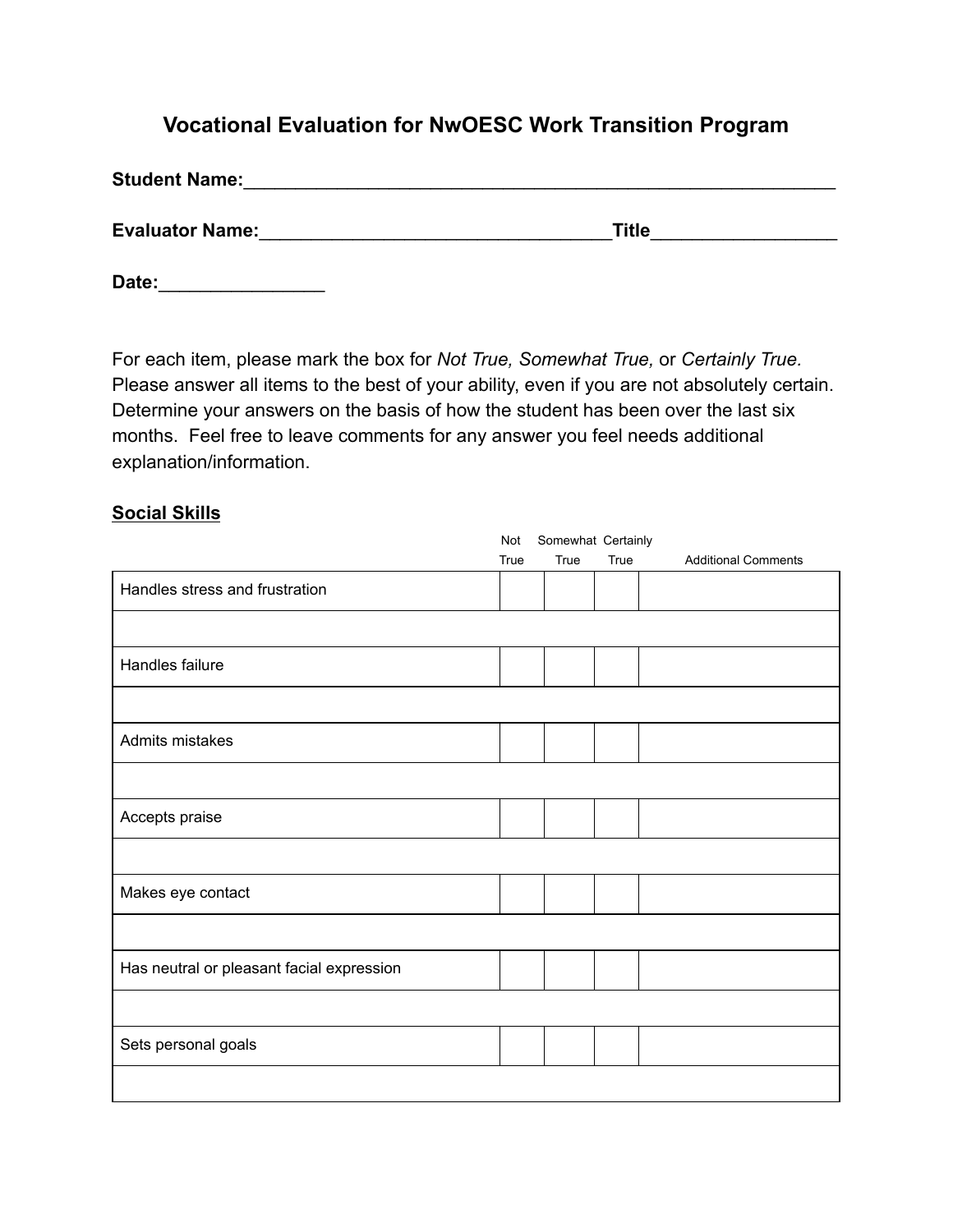True True True Additional Comments

| Considerate of other people's feelings                                |  |  |
|-----------------------------------------------------------------------|--|--|
|                                                                       |  |  |
| Would rather be alone than with people                                |  |  |
|                                                                       |  |  |
| Has at least one good friend                                          |  |  |
|                                                                       |  |  |
| Generally liked by others                                             |  |  |
|                                                                       |  |  |
| Nervous in new situations, easily loses confidence                    |  |  |
|                                                                       |  |  |
| Picked on or bullied by others                                        |  |  |
|                                                                       |  |  |
| Gets along better with older people than with people<br>their own age |  |  |
|                                                                       |  |  |
| Is generally cheerful and optimistic                                  |  |  |
|                                                                       |  |  |
| Displays a sense of humor                                             |  |  |
|                                                                       |  |  |

#### **Communication**

|                                     | Somewhat Certainly<br>Not |      |      |                            |  |  |  |
|-------------------------------------|---------------------------|------|------|----------------------------|--|--|--|
|                                     | True                      | True | True | <b>Additional Comments</b> |  |  |  |
| Participates in social conversation |                           |      |      |                            |  |  |  |
|                                     |                           |      |      |                            |  |  |  |
| Expresses personal needs            |                           |      |      |                            |  |  |  |
|                                     |                           |      |      |                            |  |  |  |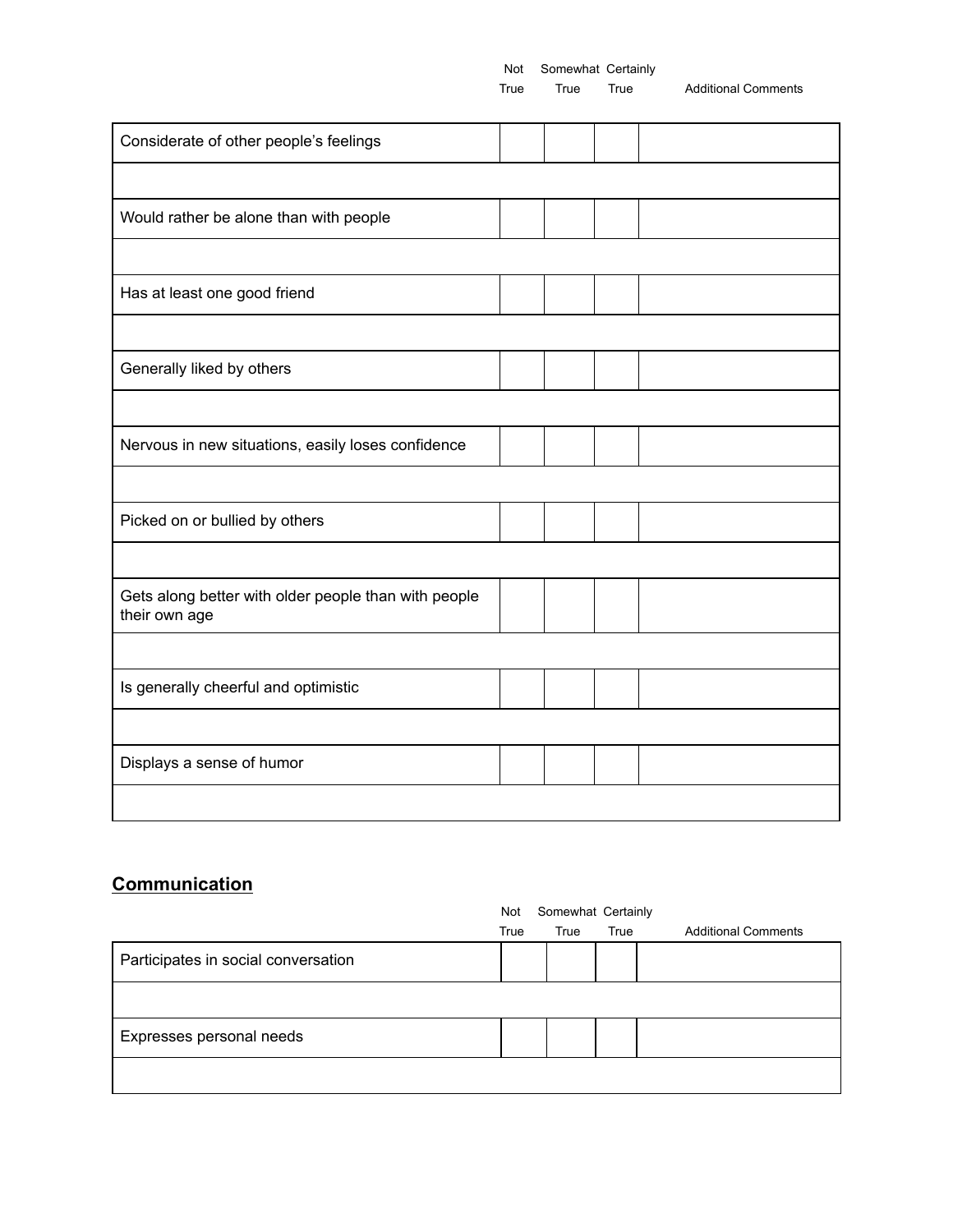True True True Additional Comments

| Initiates and ends conversation                                                               |  |  |  |  |  |  |  |
|-----------------------------------------------------------------------------------------------|--|--|--|--|--|--|--|
|                                                                                               |  |  |  |  |  |  |  |
| Interrupts appropriately                                                                      |  |  |  |  |  |  |  |
|                                                                                               |  |  |  |  |  |  |  |
| Listens and pays attention                                                                    |  |  |  |  |  |  |  |
|                                                                                               |  |  |  |  |  |  |  |
| Takes part in group activities                                                                |  |  |  |  |  |  |  |
|                                                                                               |  |  |  |  |  |  |  |
| Respects rights and privacy of others                                                         |  |  |  |  |  |  |  |
|                                                                                               |  |  |  |  |  |  |  |
| Asks for help at appropriate times                                                            |  |  |  |  |  |  |  |
|                                                                                               |  |  |  |  |  |  |  |
| Asks for clarification of instructions                                                        |  |  |  |  |  |  |  |
|                                                                                               |  |  |  |  |  |  |  |
| Communicates thoughts adequately                                                              |  |  |  |  |  |  |  |
|                                                                                               |  |  |  |  |  |  |  |
| Uses assistive devices for communication                                                      |  |  |  |  |  |  |  |
|                                                                                               |  |  |  |  |  |  |  |
| Uses good manners/social graces                                                               |  |  |  |  |  |  |  |
|                                                                                               |  |  |  |  |  |  |  |
| Speaks clearly                                                                                |  |  |  |  |  |  |  |
|                                                                                               |  |  |  |  |  |  |  |
| Understands positional and/or directional words<br>(top, bottom, behind, beside, under, etc.) |  |  |  |  |  |  |  |
|                                                                                               |  |  |  |  |  |  |  |
| Maintains eye contact                                                                         |  |  |  |  |  |  |  |
|                                                                                               |  |  |  |  |  |  |  |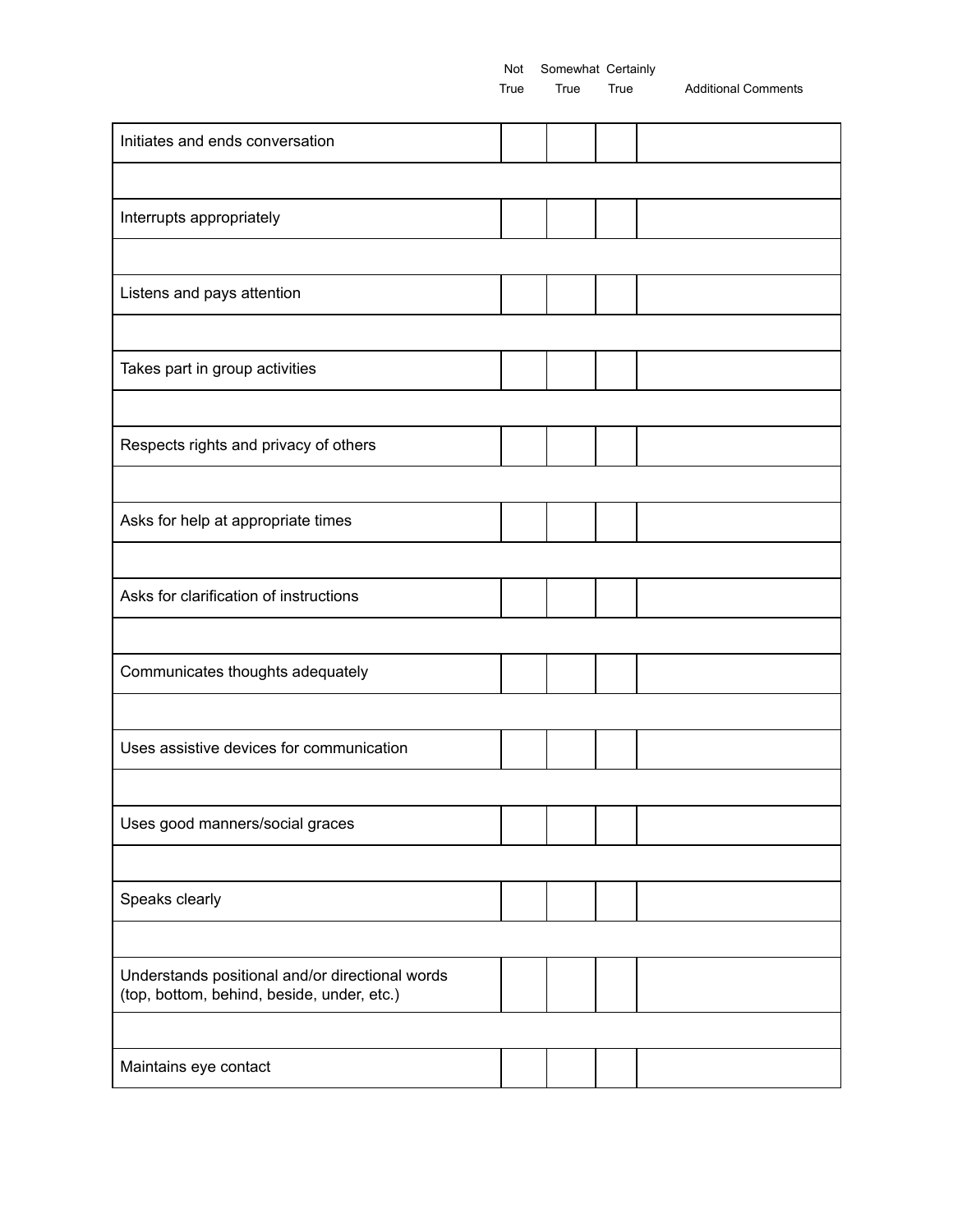True True True Additional Comments

| Follows verbal directions                                   |  |  |
|-------------------------------------------------------------|--|--|
|                                                             |  |  |
| Stays on topic                                              |  |  |
|                                                             |  |  |
| Responds appropriately in conversation                      |  |  |
|                                                             |  |  |
| Chooses age appropriate topics                              |  |  |
|                                                             |  |  |
| Chooses location appropriate topics<br>(work, school, etc.) |  |  |
|                                                             |  |  |
| Uses correct tone and volume                                |  |  |
|                                                             |  |  |
| Shows respect                                               |  |  |
|                                                             |  |  |
| Initiates introductions                                     |  |  |
|                                                             |  |  |
| Appropriate turn taking during conversation                 |  |  |
|                                                             |  |  |

### **Behavior**

|                                                            | Not  | Somewhat Certainly |      |                            |  |  |  |
|------------------------------------------------------------|------|--------------------|------|----------------------------|--|--|--|
|                                                            | True | True               | True | <b>Additional Comments</b> |  |  |  |
| Restless, overactive, finds it hard to sit down for long   |      |                    |      |                            |  |  |  |
|                                                            |      |                    |      |                            |  |  |  |
| Often complains of headaches, stomach-aches or<br>sickness |      |                    |      |                            |  |  |  |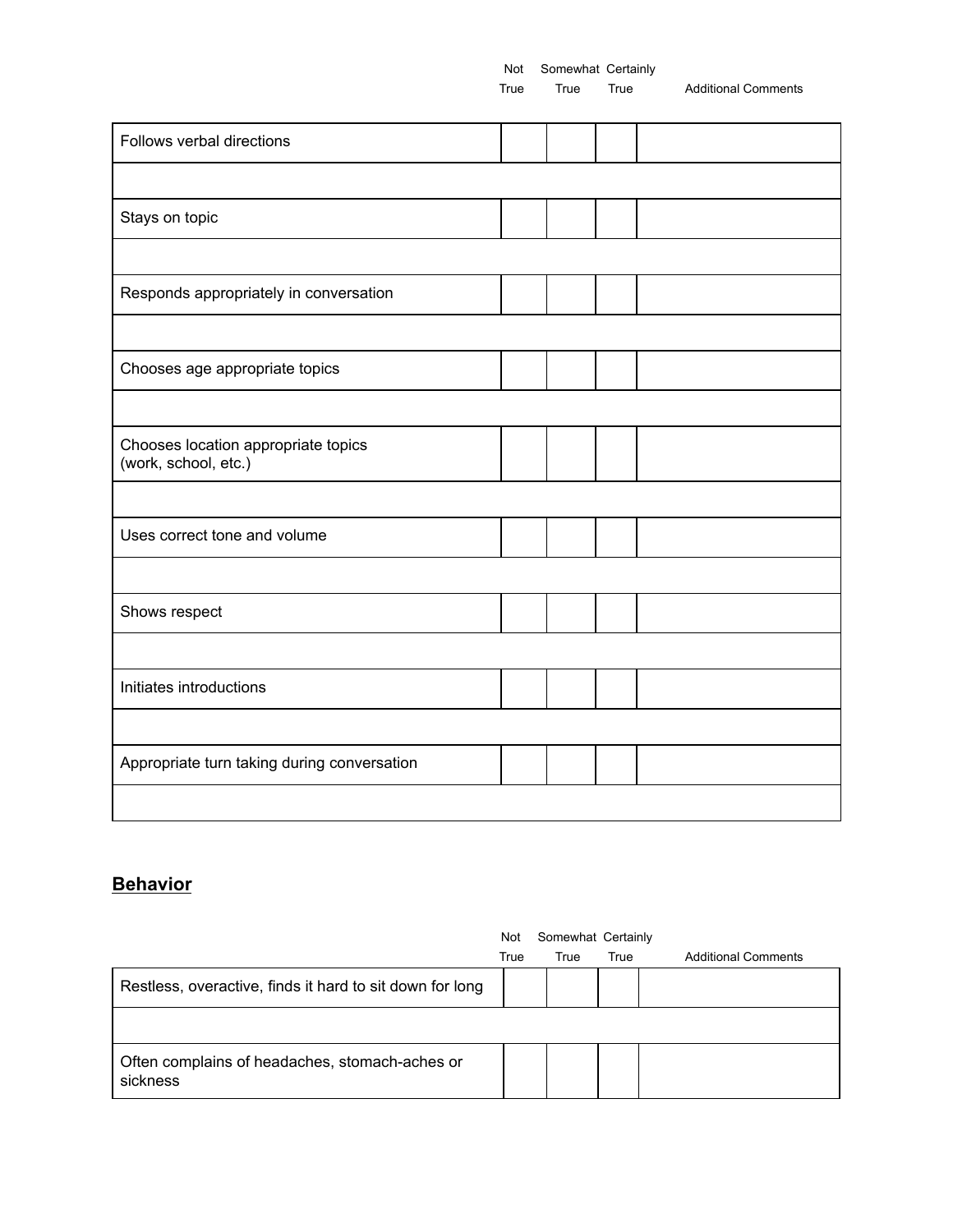True True True Additional Comments

| Often loses temper                       |  |  |
|------------------------------------------|--|--|
|                                          |  |  |
| Many worries, often seems worried        |  |  |
|                                          |  |  |
| Constantly fidgeting or squirming        |  |  |
|                                          |  |  |
| Often fights with others or bullies them |  |  |
|                                          |  |  |
| Often unhappy, depressed or tearful      |  |  |
|                                          |  |  |
| Easily distracted, concentration wanders |  |  |
|                                          |  |  |
| Often tries to lie or cheat              |  |  |
|                                          |  |  |
| Thinks things through before acting      |  |  |
|                                          |  |  |
| Steals from home, work or elsewhere      |  |  |
|                                          |  |  |
| Many fears, easily scared                |  |  |
|                                          |  |  |

## **Vocational Skills**

|                                | Somewhat Certainly<br>Not |      |      |                            |  |  |  |
|--------------------------------|---------------------------|------|------|----------------------------|--|--|--|
|                                | True                      | True | True | <b>Additional Comments</b> |  |  |  |
| Has good attendance            |                           |      |      |                            |  |  |  |
|                                |                           |      |      |                            |  |  |  |
| Remains on task until complete |                           |      |      |                            |  |  |  |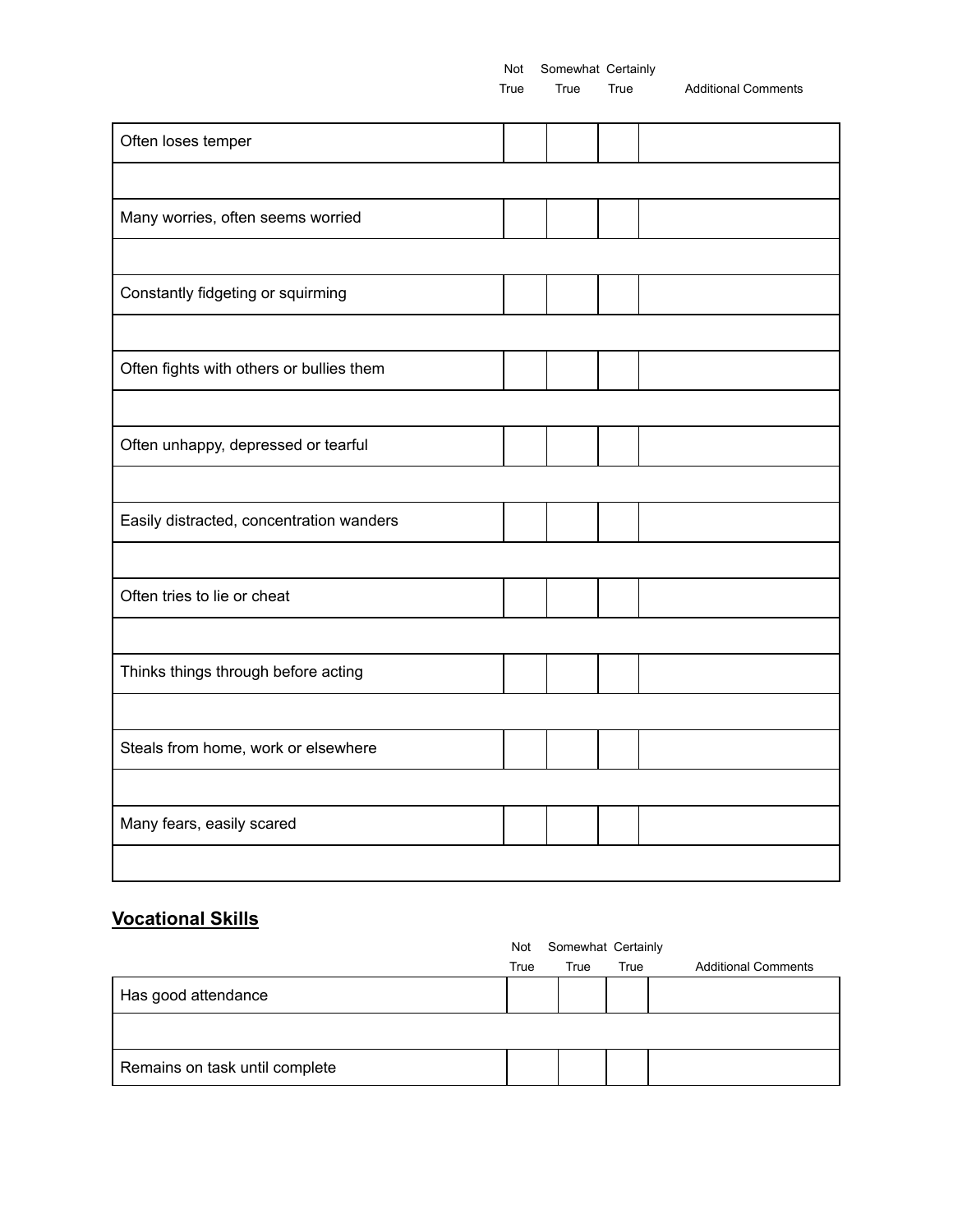True True True Additional Comments

| Travels in the community independently            |  |  |
|---------------------------------------------------|--|--|
|                                                   |  |  |
| Stamina (able to work 2 hours or longer)          |  |  |
|                                                   |  |  |
| Able to lift repeatedly                           |  |  |
|                                                   |  |  |
| Completes work given                              |  |  |
|                                                   |  |  |
| Works at an acceptable pace                       |  |  |
|                                                   |  |  |
| Corrects mistakes independently                   |  |  |
|                                                   |  |  |
| Corrects mistakes once asked                      |  |  |
|                                                   |  |  |
| Keeps work area clean                             |  |  |
|                                                   |  |  |
| Stays in assigned area                            |  |  |
|                                                   |  |  |
| Stays with the group                              |  |  |
|                                                   |  |  |
| Able to use a broom and dust pan                  |  |  |
|                                                   |  |  |
| Uses vacuum                                       |  |  |
|                                                   |  |  |
| Able to use hand tools such as screwdriver/hammer |  |  |
|                                                   |  |  |
| Able to use scissors, glue, tape, etc.            |  |  |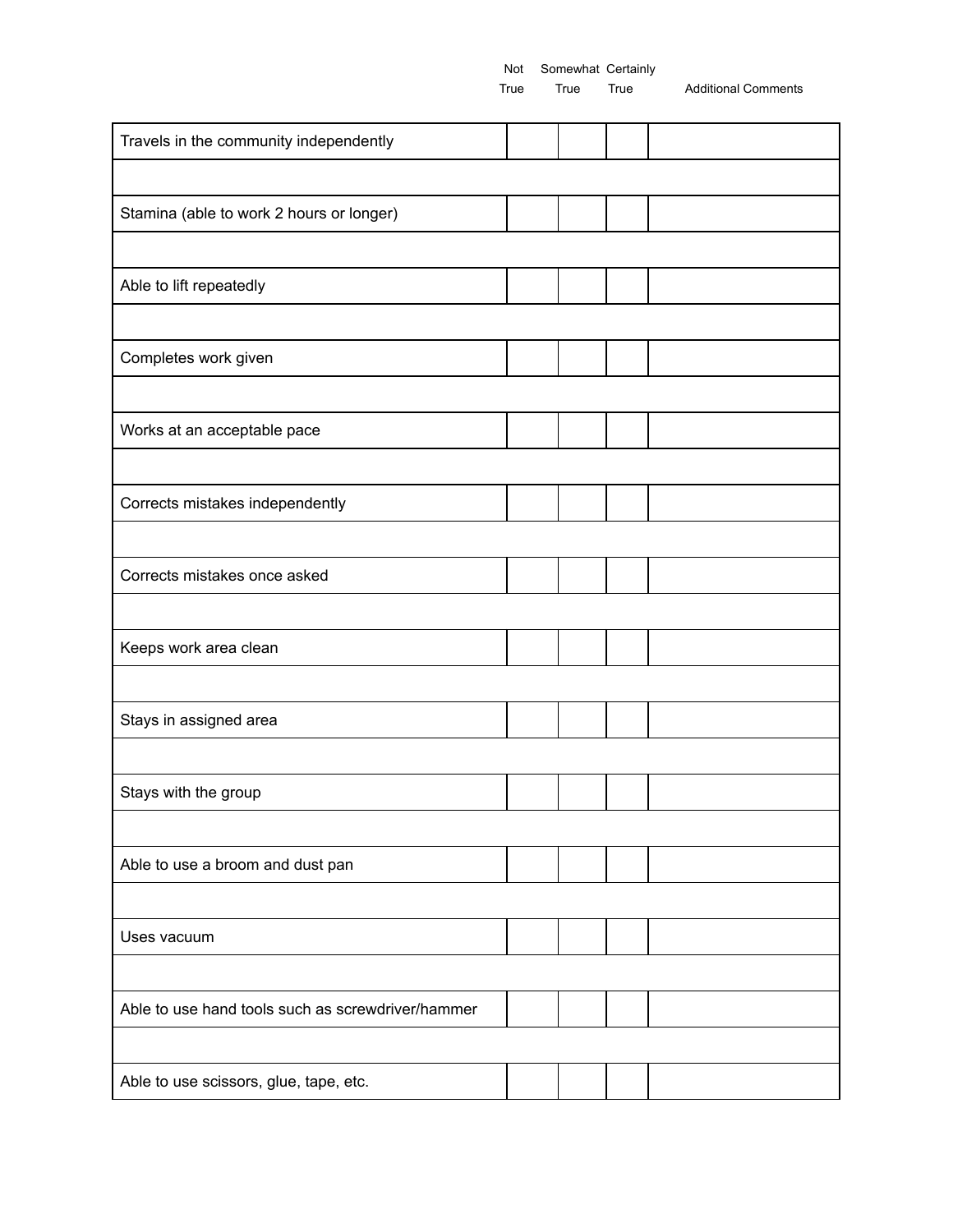True True True Additional Comments

| Able to use a dishwasher              |  |  |
|---------------------------------------|--|--|
|                                       |  |  |
| Generally willing to do task assigned |  |  |
|                                       |  |  |
| Often volunteers to help others       |  |  |
|                                       |  |  |
| Accepts constructive criticism        |  |  |
|                                       |  |  |
| Follows safety rules and regulations  |  |  |
|                                       |  |  |
| Follows a schedule or job list        |  |  |
|                                       |  |  |
| Completes task independently          |  |  |
|                                       |  |  |
| Completes task accurately             |  |  |
|                                       |  |  |
| Asks for help when needed             |  |  |
|                                       |  |  |
| Returns supplies to proper area       |  |  |
|                                       |  |  |
| Initiates next task                   |  |  |
|                                       |  |  |
| Works well with co-workers            |  |  |
|                                       |  |  |
| Asks for help when needed             |  |  |
|                                       |  |  |
| Shows a desire to do specific jobs    |  |  |